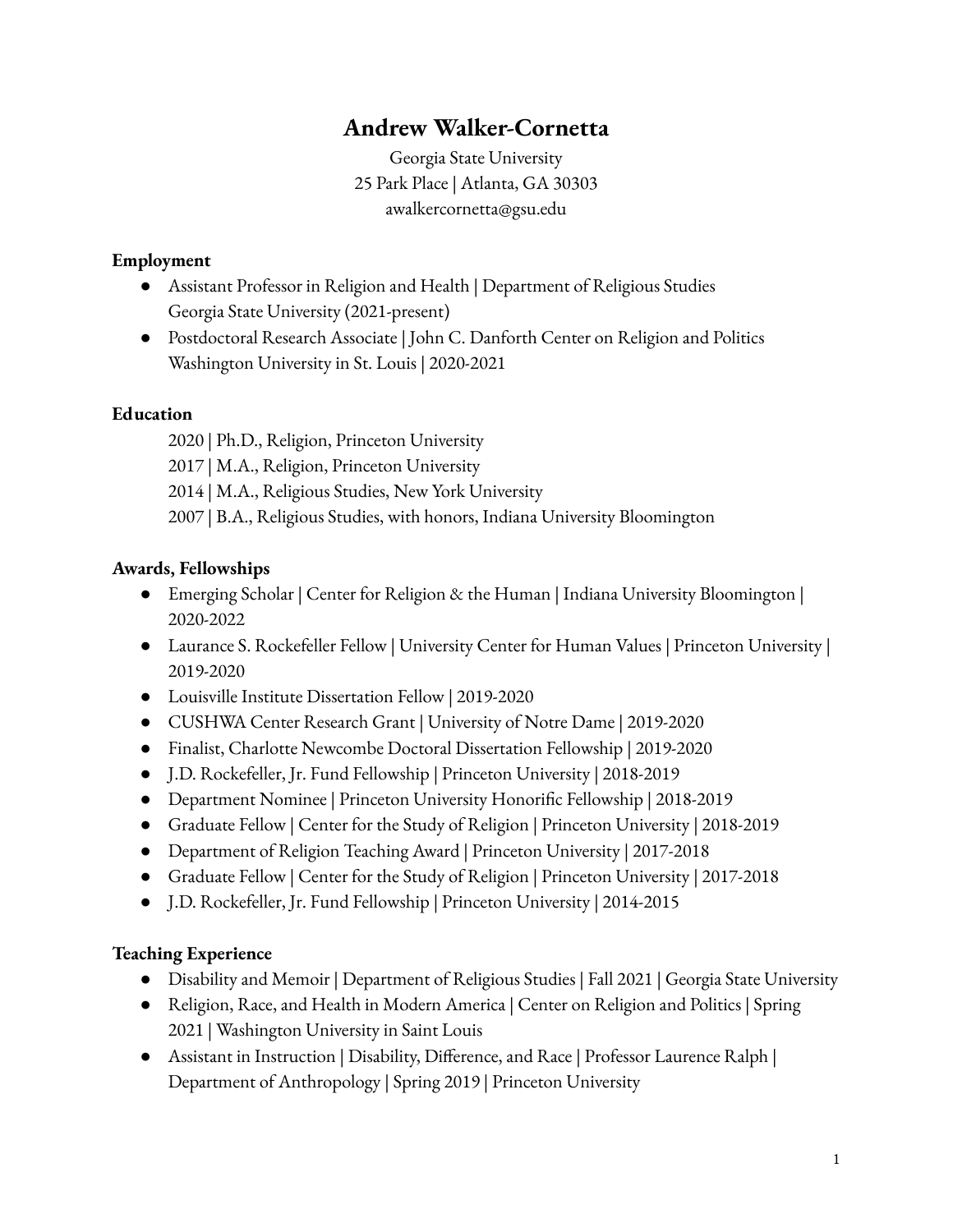- Assistant in Instruction | *"Cult" Controversies in America* | Professor Judith Weisenfeld | Department of Religion | Fall 2017 | Princeton University
	- Guest Lecture: "Jonestown in Context: Race, Racialization, and 'Cult' Controversy," October 2017
- Assistant in Instruction | *American Scriptures* | Professor Seth Perry | Department of Religion | Spring 2015 | Princeton University
	- Guest Lecture: "'Far-reaching beams': The Life of the Bhagavad Gita in the United States," April 2015

## **Academic Writing**

- *● Spiritual Rehabilitation: Cognitive Disability and the Catholic Imagination in Postwar America* (book manuscript, in progress).
- "'The Most Probable Saints of God': A Lourdes Shrine and the Catholic Remaking of Cognitive Disability," in *American Patroness: Marian Shrines and the Making of US Catholicism* (under review).
- "A Different Grammar," Roundtable response to Rebecca Comay's *Deadline(s)*, Center for Religion and the Human website, Indiana University.
- "Unsingular Subjects," in Sources, *American Religion* | October 2019.
- Review | *Cultural Approaches to Studying Religion*, eds. Sarah Bloesch and Meredith Minister (Bloomsbury 2018) *Reading Religion*, March 2019.
- Review | Max Perry Mueller, *Race and the Making of the Mormon People* (University of North Carolina Press, 2017) *Journal of American Studies* (February 2020).

## **Select Non-Academic Publications**

"Friction Among Egypt's Christians," *Bikya Masr*, October 16, 2010. "Uncloaking (Queer) Art in Egypt," *Bikya Masr*, December 25, 2009. "Bread and Crumbs: A Review," *Bikya Masr*, October 12, 2010.

## **Public Scholarship**

Panelist, Religion and Mental Health in American History, National Museum of American Religion, April 20, 2021

## **Conference Panel Organizing and Facilitation**

- *Disability and the Catholic Imagination* (Panel) | American Catholic Historical Association | February 2022
- *Children, Temporality, and Religion* (Roundtable) | Annual Meeting of the American Academy of Religion | Childhood Studies and Religion Unit | November 2021
- Session Chair, Childhood and Religion | Annual Meeting of the American Academy of Religion | Childhood Studies and Religion Unit | November 2020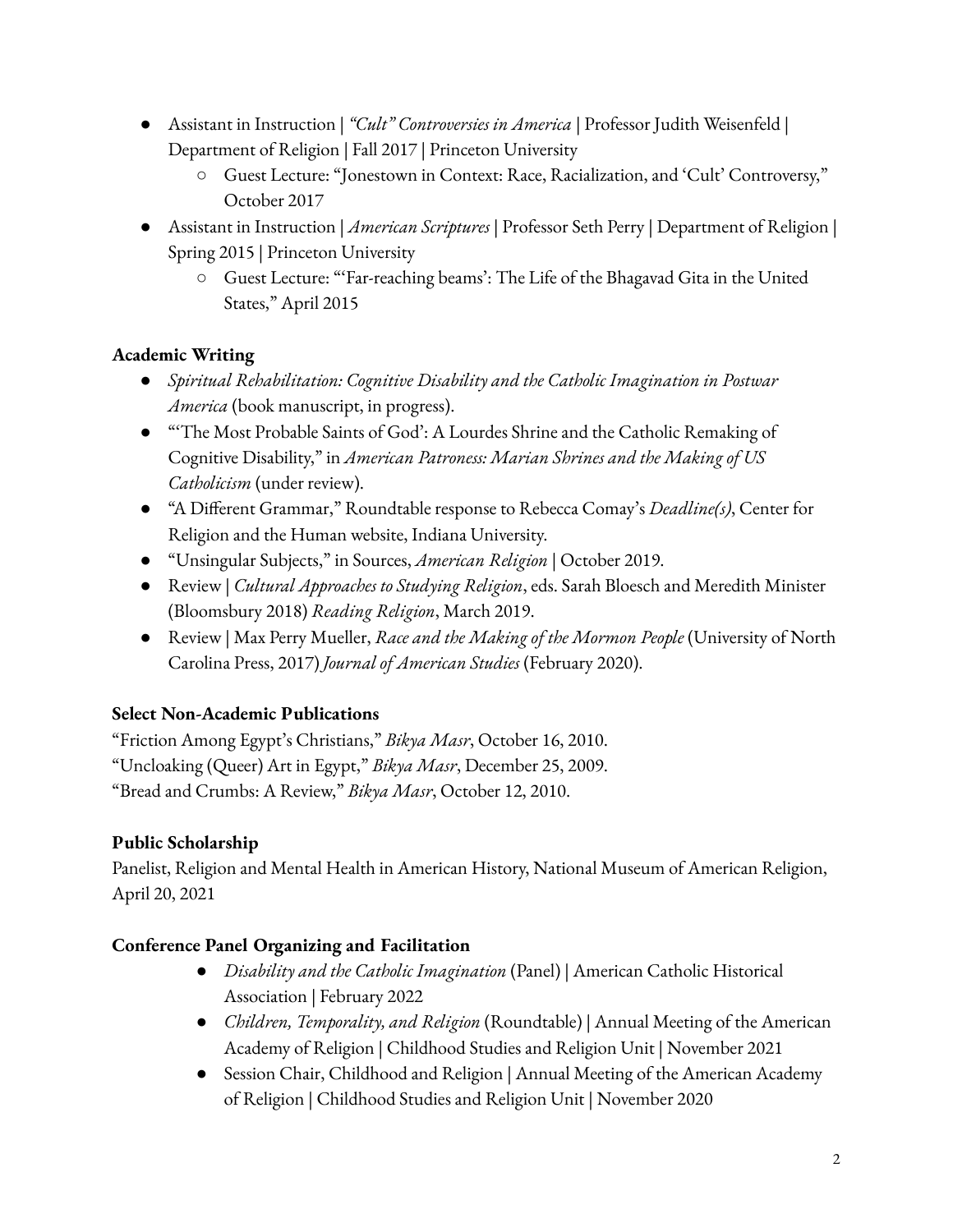- Session Chair, "Laying Claim to Space and Time," *Space, Time and Religion*, Princeton University, February 2020.
- *Irony, Play, and the (Serious[?]) Study of Religion* (Roundtable), with Cooper Harriss and Charles McCrary | Annual Meeting of the American Academy of Religion | Wildcard Session | San Diego 2019
- *Making Difference: Disability and Religion in the United States* (Panel), Annual Meeting of the American Academy of Religion | North American Religions Unit | Boston | November 2017.

## **Conference Papers**

- (forthcoming) "Desiring Disability: Photographic and Devotional Arts," American Catholic Historical Association, February 2022
- (forthcoming) "Out of Time: Children, Cognitive Disability, and the Catholic Secular," Childhood Studies and Religion Unit, Annual Meeting of the American Academy of Religion, November 2021
- "'Clouded by God's Hand': The Anthropology of Intellectual Disability in Postwar American Catholicism," American Catholic Historical Association Annual Meeting, New York, January 2020.
- "Playing with God and a Jeep," Wildcard Session, Annual Meeting of the American Academy of Religion, San Diego, November 2019.
- "Risking 'Just' Theology," History of Christianity Unit, Annual Meeting of the American Academy of Religion, San Diego, November 2019.
- "Imag(in)ing Intellectual Disability: American Catholics and the Photography of Difference in Postwar America," Midwest Meeting of the American Academy of Religion, March 2019.
- "Exceptional Relations: American Catholics and Intellectual Disability in Postwar America," Columbia University "Religion in America" University Seminar, October 2018.
- "'Exceptional' Difference: Religion and Intellectual Disability in Postwar America," Religion and the American Normal, Princeton University, February 2018.
- "Aware of Angels: Reflections on Studying Religion and Intellectual Disability," Annual Meeting of the American Academy of Religion, Boston, November 2017.
- "Care To Listen?: Reparative Readings in American Religious Studies," Annual Meeting of the American Academy of Religion, Boston, November 2017.
- "Expectations and Presence: Disability, Agency, and Relationship in Dale Evans Rogers' *Angel Unaware*," Absence and Presence Graduate Conference, Indiana University, April 2017.
- "What is the Christian Right?" What is…? Graduate Religion Colloquium, Princeton University, April 2017, with Eden Consenstein.